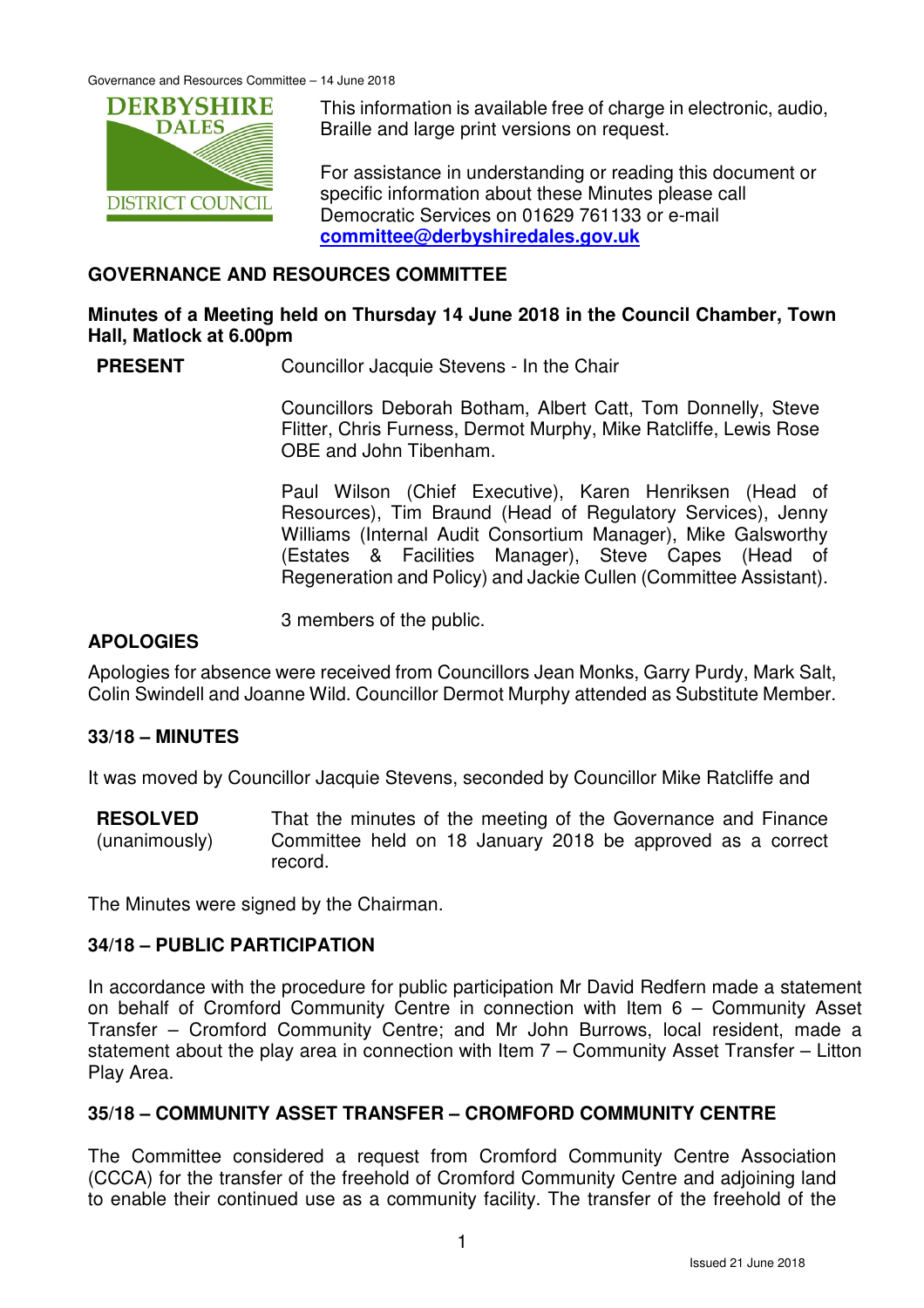Governance and Resources Committee – 14 June 2018

public convenience buildings adjacent to this site had been authorised under separate approval but would form part of the same conveyance.

In order to continue their improvements on the Community Centre, CCCA would need to apply for grants for which they would need to demonstrate security of tenure of the building. It was proposed that the Community Centre and adjoining land (as shown edged red on the plan at Appendix 1 to the report) be transferred freehold to CCCA as a Community Asset Transfer (CAT) subject to the terms outlined in section 4 of the report, and that this transfer be combined with the transfer of the public conveniences to minimise legal costs which would be borne by each party.

The key heads of terms for the transfer were set out in the report. It was noted that the proposed terms for the transfer of Cromford Community Centre, adjoining land and the adjacent Public Conveniences building to CCCA constituted an undervalue transaction as permitted under the General Disposal Consent 2003, as detailed in the report.

It was reported that the Parish Council had not, at the time of writing, responded to the consultation. The recommendation for approval of the CAT was therefore subject to no adverse comments being received from Cromford Parish Council.

It was moved by Councillor Mike Ratcliffe, seconded by Councillor Lewis Rose OBE and

**RESOLVED**

(Unanimously)

That subject to no adverse comments being received from Cromford Parish Council:

- 1. The terms outlined in paragraph 3 of the report for transferring the freehold of the Cromford Community Centre and adjoining land as shown edged red on the plan at Appendix 1 to the report to Cromford Community Centre Association (CCCA) are agreed;
- 2. That the previously authorised transfer of the freehold of the public convenience buildings adjacent to this site to CCCA will form part of the same conveyance and that their contribution in taking over operation of the public conveniences from the planned closure date (14<sup>th</sup> May 2018) to the completion date of this transfer is noted and acknowledged;
- 3. That it be noted that the disposal in (1) above (including the public conveniences) constitutes an undervalue transaction permitted under the General Disposal Consent 2003;
- 4. That each party would bear its own legal costs.

# **36/18 – COMMUNITY ASSET TRANSFER – LITTON PLAY AREA**

The Committee considered an updating report on previously approved proposals for the freehold transfer of land at Litton to Litton Parish Council for recreational purposes.

Committee approval was obtained in December 2014 for the freehold transfer of the land in the ownership of the District Council to LPC for use as a Village Play Area and Sensory Garden. Issues arising since that time were set out in the report, and discussions had taken place with LPC at which revised terms had been proposed/agreed which addressed the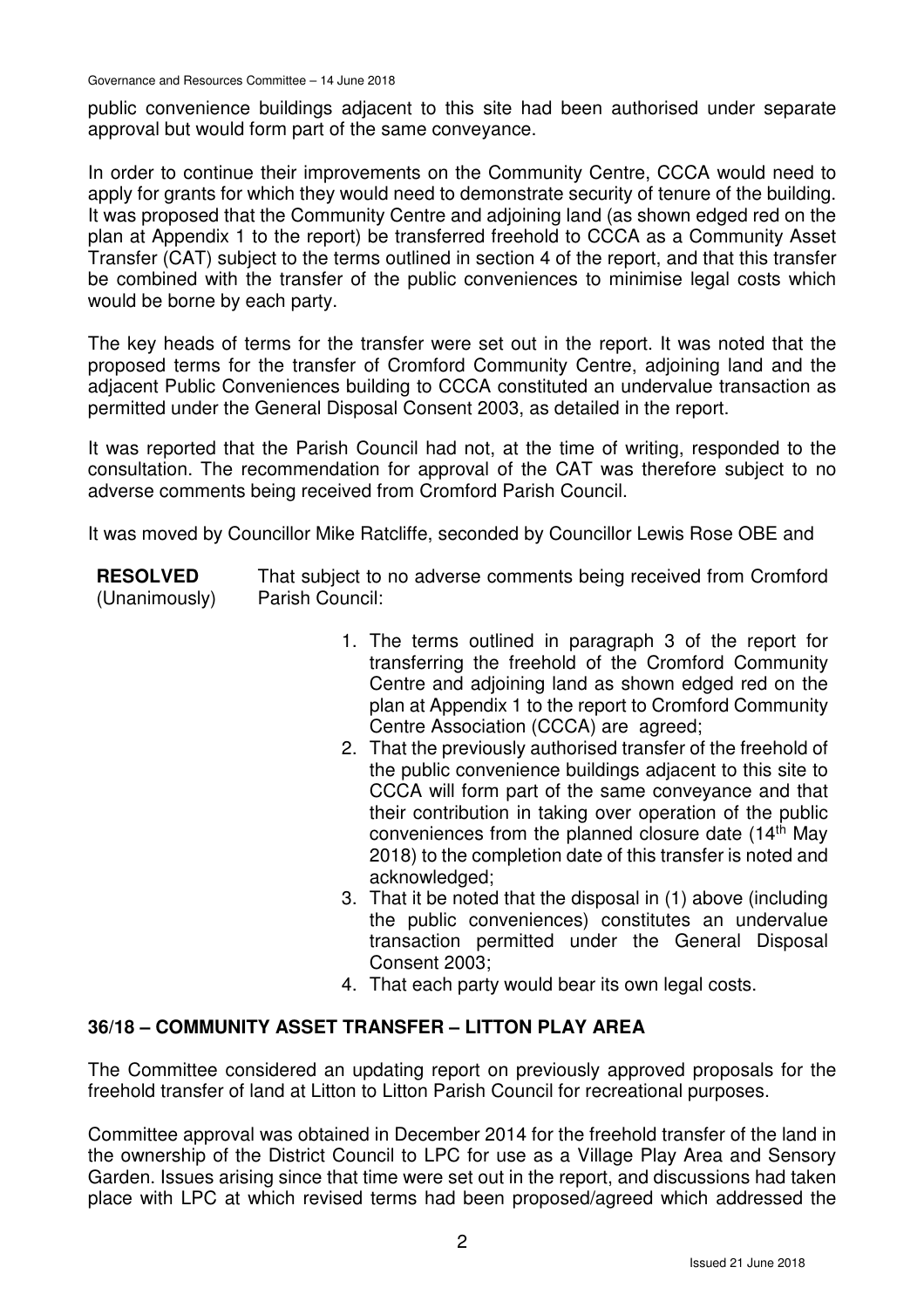Governance and Resources Committee – 14 June 2018

areas of concern. It was considered that a freehold transfer of the site would be appropriate on the terms outlined in paragraph 3.1 of the report, with the transfer of land at Litton comprising an undervalue transaction as permitted under the General Disposal Consent 2003.

As the site was a Recreation Ground notice of intention to dispose of the site had been advertised for 2 consecutive weeks, concluding on 17<sup>th</sup> April 2018. One response had been received and was included at Appendix 2 of the report, with mitigation measures to address the complainant's concerns set out in the report, notably to include the site in a Public Space Protection Order.

It was moved by Councillor Lewis Rose OBE, seconded by Councillor Albert Catt and

- **RESOLVED** 1. That the response received to the Public Open Space advertising is noted and that the offer to purchase part of the site contained therein is declined;
	- 2. That the action taken in including the site in the Public Space Protection Order is noted;
	- 3. That the terms outlined in paragraph 3.1 of the report for transferring the freehold of the Recreation Ground at Church Lane, Litton, as shown on the plan at Appendix 1 to the report, to Litton Parish Council for use as a Village Play Area and Sensory Garden are agreed;
	- 4. That the Committee notes that the transfer described in paragraph 3 above comprises an undervalue transaction as permitted by the General Disposal Consent 2003.

# **Voting:**

| For                | 8 |
|--------------------|---|
| <b>Against</b>     | O |
| <b>Abstentions</b> | 2 |

The Chairman declared the motion carried.

# **37/18 – INTERNAL AUDIT ANNUAL REPORT 2017/18**

The Committee considered a report that:

- Presented a summary of the internal work undertaken during 2017/18 from which the opinion on the internal control environment was derived:
- Provided an opinion on the overall adequacy and effectiveness of the Council's control environment including any qualifications to that opinion;
- Drew attention to any issues that required inclusion in the Annual Governance Statement;
- Compared work actually undertaken with that which was planned and summarised performance;
- Commented on compliance with the Public Sector Internal Audit Standards (PSIAS);
- Confirmed progress against the internal audit action plan that was developed following an external review of internal audit;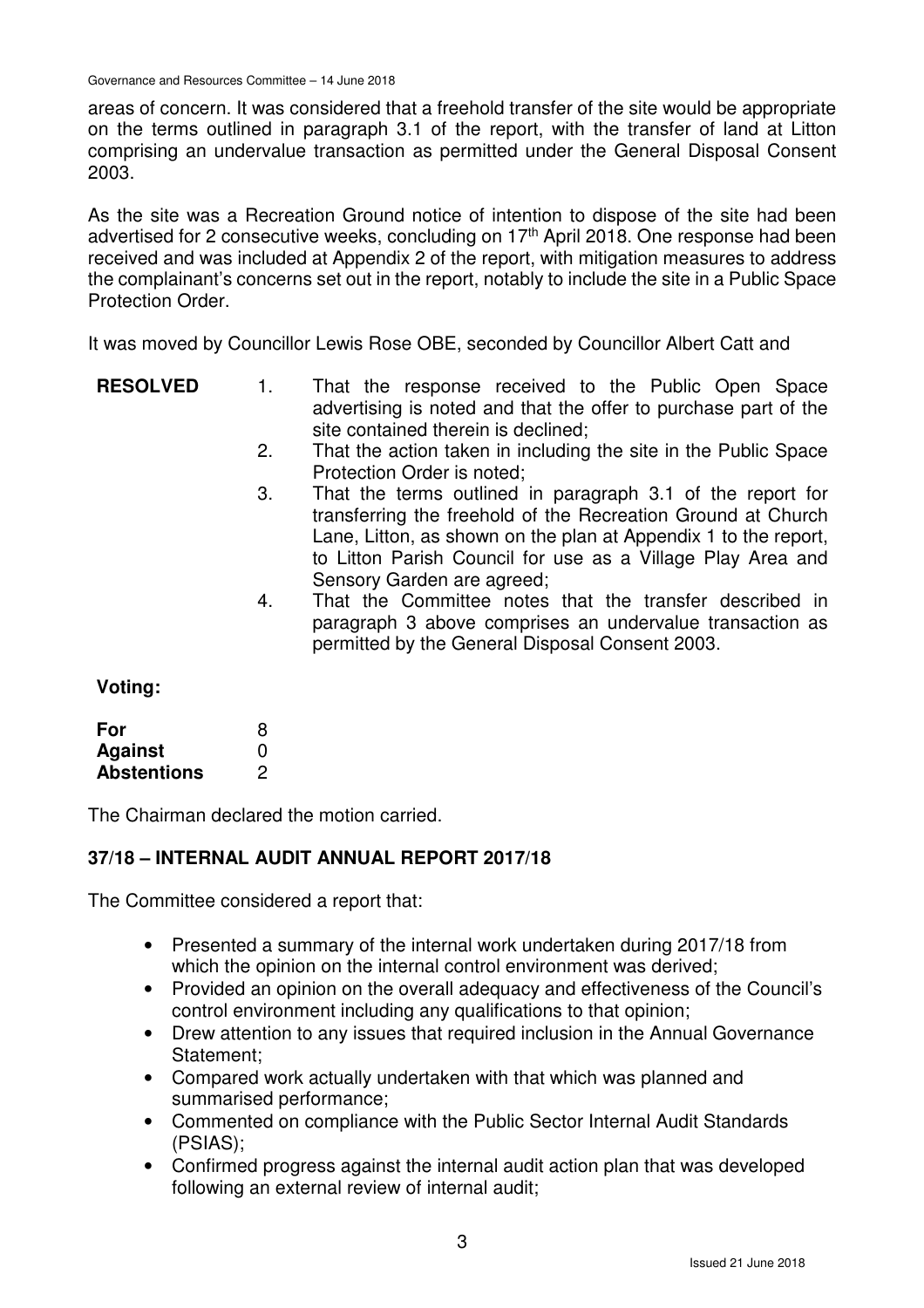- Commented on the results of the internal quality assurance programme;
- Confirmed the organisational independence of internal audit;
- Reviewed the performance of the Internal Audit Section against the current Internal Audit Charter.

The report opinions were summarised in paragraph 2.1 of the report, and it was noted that there were no issues relating to fraud arising from the reports.

It was considered by the Internal Audit Consortium Manager that there were no issues arising from internal audit work in 2017/18 that needed to be reported in the annual governance statement.

It was reported that 94% of planned audits were completed during the year. Only 1 audit (system security) had not been completed by the end of March 2018 and that audit was currently in progress.

It was noted that a review and update of the Internal Audit Charter would be undertaken in the summer of 2018, and based on the information provided in the report on the completion of the 2017/18 internal audit plan, it was considered that the requirements of the Charter were met during the year.

It was moved by Councillor Lewis Rose OBE, seconded by Councillor Steve Flitter and

**RESOLVED** (Unanimously) That the Internal Audit Annual Report for 2017/18 be approved.

## **38/18 – INTERNAL AUDIT REPORTS CONCLUDED UNDER THE 2017/18 OPERATIONAL AUDIT PLAN**

The Committee considered the internal audit reports produced in respect of the 2017/2018 Internal Audit Plan and the progress made by management in implementing the agreed audit recommendations.

A summary of reports not previously considered by the Committee showed a summary of the level of assurance that could be given in respect of the audit area examined and the number of recommendations made / agreed where a full response had been received. The classifications used were tabled in paragraph 2.4 of the report.

It was noted that eight reports had been issued: 6 with a conclusion of "Substantial Assurance" and 2 with a conclusion of "Reasonable Assurance".

Appendix 2 to the report showed that of the recommendations made as a consequence of audit reviews, 11 had been satisfactorily implemented, 1 recommendation was in the process of being implemented, 8 recommendations had not passed their implementation date and 12 recommendations remained outstanding (had a revised implementation date). Appendix 2 also provided a commentary next to each recommendation describing the progress made.

It was moved by Councillor Albert Catt, seconded by Councillor Steve Flitter and

| <b>RESOLVED</b> | That the report is approved. |
|-----------------|------------------------------|
| (Unanimously)   |                              |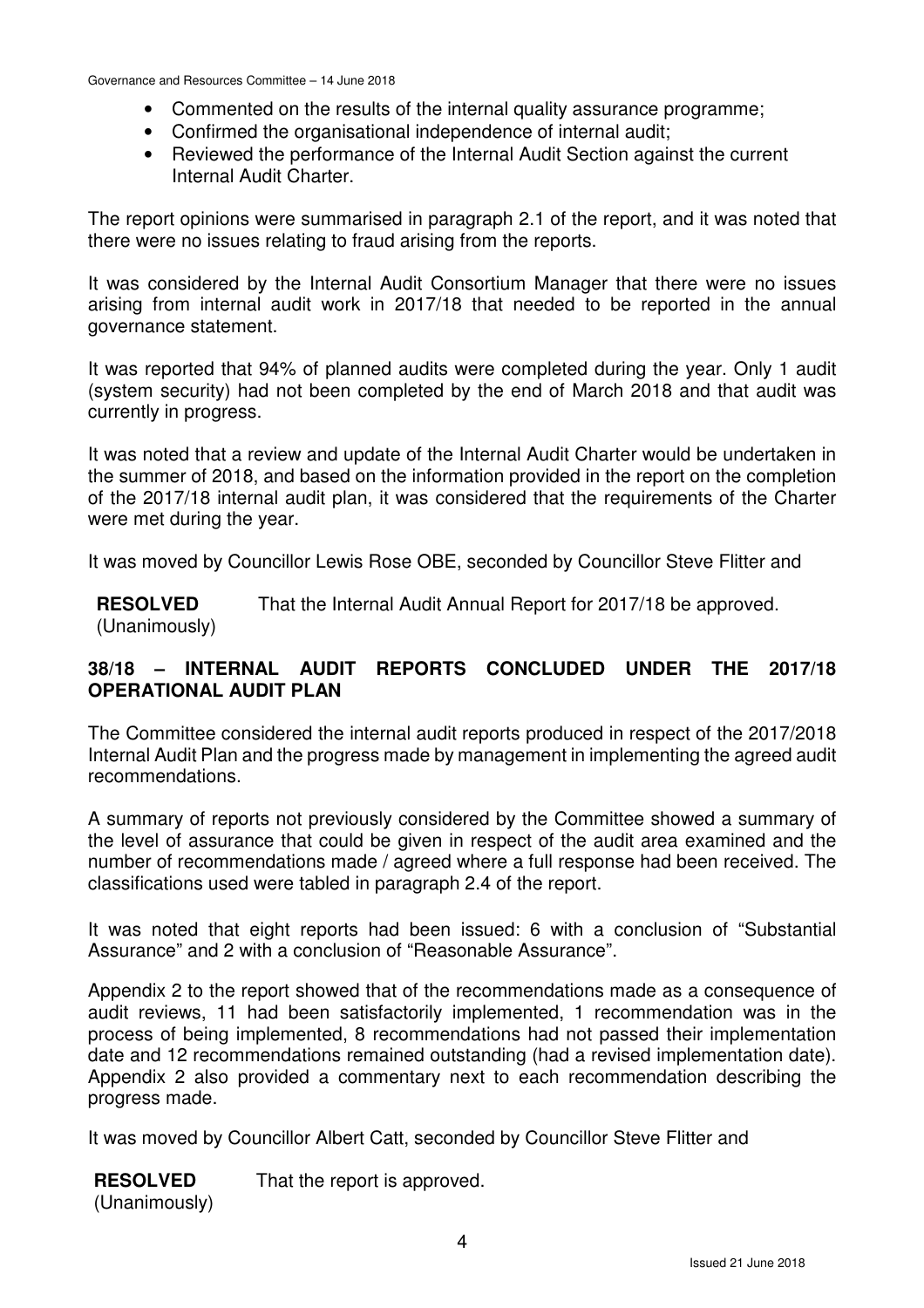# **39/18 – DEVELOPMENT MANAGEMENT – PRE-APPLICATION ADVICE**

The Committee considered a progress report following the first year's operation of the formal pre-application advice scheme in Development Management, illustrating the success of the scheme whilst also highlighting areas for improvement and recommending the adoption of a revised schedule of charges for advice.

Following the meeting of this Committee on 19 January 2017, where a schedule of charges was adopted, the formal pre-application advice scheme started operating from 1 April 2017. It was reported that the scheme had operated successfully over its first 12 months and had delivered in excess of 375 separate pieces of advice, bringing in an income of more than £42,000 net of VAT.

It was noted that two informal complaints had been received during the first year, and overall it was considered that the pre-application advice system had bedded in very satisfactorily: however, officers had reviewed the fee schedule and had suggested a number of amendments that they believed added to the service offered. The proposed new fee schedule was attached as Appendix 1 to the report and the changes were summarised in paragraph 2.7 of the report. Notwithstanding new charging categories being proposed, it was recommended that existing fees were not increased at this time, for reasons set out in the report. It was instead proposed that further work be undertaken over the next 12 months to look at more harmonisation of pre-application fees throughout Derbyshire and that these fees be reassessed next year.

It was moved by Councillor Chris Furness, seconded by Councillor Tom Donnelly and

| <b>RESOLVED</b> | That the report be noted. |
|-----------------|---------------------------|
|-----------------|---------------------------|

(Unanimously) 2. That the revised schedule of charges for pre-application advice (attached) be adopted with effect from 1 July 2018.

# **40/18 – SERVICE REVIEWS 2018/19**

The Committee considered a report that set out the outcomes of the 2017/18 Service Reviews indicating progress and any savings identified, and recommended a review programme for 2018/19.

Alongside Savings, Transformation, Efficiencies and Performance (STEP) reviews, more traditional service reviews were still undertaken in appropriate cases, lasting anything from six months to a number of years. The Service Reviews conducted in 2017/18 were listed in the report, together with an update of progress to date and a note of savings achieved, as summarised in the table in paragraph 3.2 of the report.

The Service Reviews proposed during 2018/19 were listed in the report, with a view to making savings to assist with meeting Efficiency Plan targets.

It was moved by Councillor Lewis Rose OBE, seconded by Councillor Chris Furness and

**RESOLVED** (Unanimously) 1. The 2018/19 Service Review programme is approved as follows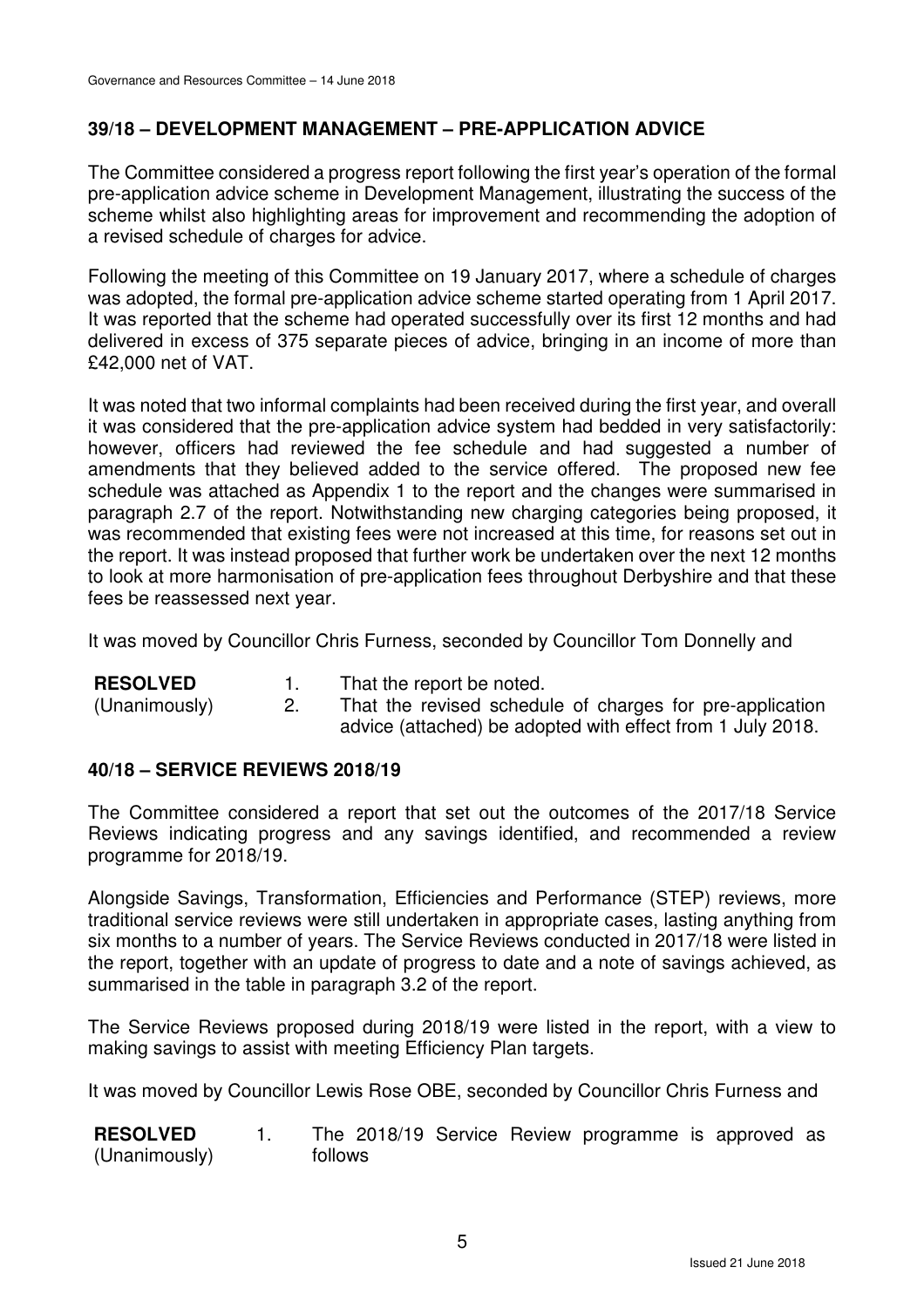- **Overtime (including agency work)** to revisit overtime payments and agency work to seek efficiency savings. Review to be completed by March 2019.
- **Environmental services** in support of preparing for a new waste and recycling contract, to consider processes and online systems that could enable charging for services and streamlining customer contact. Review to conclude by December 2018, with implementation to follow.
- **Revenues and benefits** a review of the arvato contract, to be completed by December 2018 in order to prepare for a new contract.
- **Fees and charges a rolling programme of** reviewing fees
- 2. The outcomes of the 2017/18 Service Reviews and savings are noted
- 3. Progress with ongoing reviews is noted

# **41/18 – EQUALITY, CONSULTATION AND ENGAGEMENT PLAN 2018/19**

The Committee considered a report on the annual Equality, Consultation and Engagement Plan that set out how it would meet its public sector equality duties, and what consultation and engagement activities were proposed each year, together with an update on progress against the actions set out in the Equality, Consultation and Engagement Plan 2017-18. This report also sought approval for the Equalities, Consultation and Engagement Plan for 2018 -19.

Updated equality information was published on the District Council's website  $<sup>1</sup>$  as required</sup> by legislation on 31 January 2018. In 2012, the District Council consulted on three draft equality objectives, as set out in the report, and as agreed at Community & Environment Committee on 19 April 2012 (Minute No. 387/12). Progress towards the objectives listed in the report at February 2018 was summarised in Appendix 1 to the report.

The District Council's equality objectives were set out in the report, and it was noted that of the four identified targets two had been fully achieved, and two had not been fully achieved in the financial year, as detailed in the report.

The Equality Impact Assessments identified in the Equality, Consultation & Engagement Plan 2017/18 (see Appendix 2 to the report) that had been completed were listed in paragraph 2.2 of the report.

The key areas for consultation that the plan set out for 2018-19 were as follows:

- Business Rates Discretionary Relief options as approved by Council on 31 May 2018
- Online panel survey finding out how satisfied residents are with the District Council, its services and quality of life in the Derbyshire Dales. The survey

 $\overline{a}$ <sup>1</sup> http://www.derbyshiredales.gov.uk/your-council/equalities/equality-information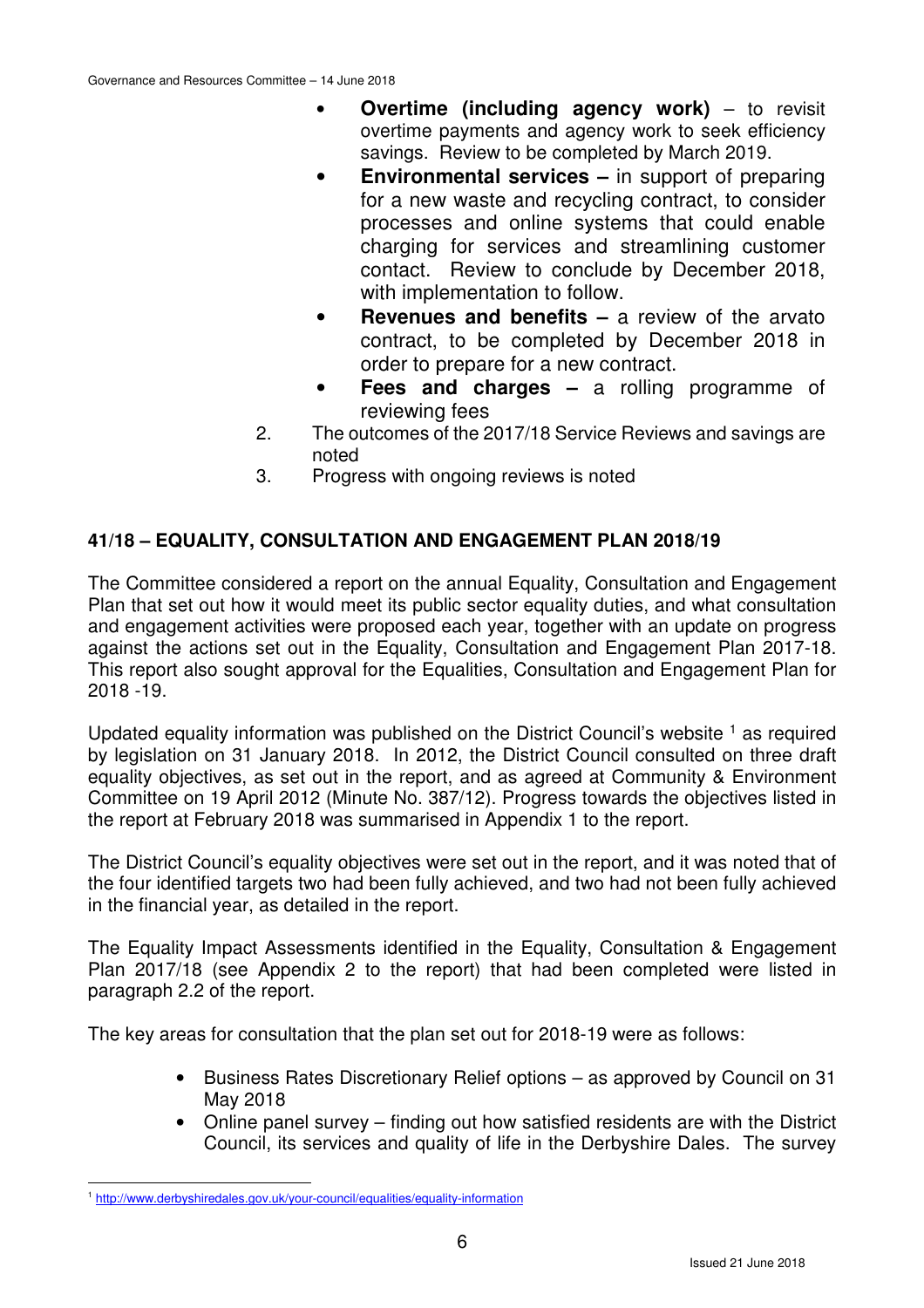provided important feedback on the performance of services and suggested areas for improvement, which supported service planning and management.

It was moved by Councillor Lewis Rose OBE, seconded by Councillor Chris Furness and

**RESOLVED** (Unanimously) 1. That progress against the actions in the Equality, Consultation and Engagement Plan 2017-18 (Appendix 1 to the report) be noted.

2. That the Equality, Consultation and Engagement Plan 2018-19 as set out in Appendix 2 to the report be approved.

## **42/18 – ICT STRATEGY 2018-2021**

The Committee considered a report on the Information and Communication Technology (ICT) Strategy - a plan for the ICT software and hardware changes that the District Council would make over the coming years in order to support its corporate and service plans.

The District Council is part of a shared service partnership between three district councils: Bolsover, Derbyshire Dales and North East Derbyshire. The three key aims were listed in the report.

The current Derbyshire Dales District Council ICT Strategy, for 2015-2018, was approved by the Governance and Resources Committee on 16 July 2015 and was about to expire. The proposed Derbyshire Dales ICT Strategy for 2018 – 2021 was attached as Appendix 1 to the report, with the Service Improvement Action Plan constituting Appendix A therein, and the Investment Plan constituting Appendix B.

It was moved by Councillor Albert Catt, seconded by Councillor Mike Ratcliffe and

**RESOLVED** (Unanimously) That the Derbyshire Dales District Council ICT Strategy 2018-2021 is adopted.

# **43/18 – GENERAL DATA PROTECTION REGULATION (GDPR): PROGRESS REPORT**

The Committee considered a report on progress against the General Data Protection Regulation (GDPR) Action Plan. An updated Action Plan was attached as Appendix 1 to the report.

At the time of writing the report the key actions that remained outstanding were:

- Ongoing cleansing of old records;
- Amendments to some contracts e.g. preparation of data sharing agreements;
- Some forms had yet to be updated to reflect new privacy notices.

On 14 May 2018 some Members attended a Members' Briefing on GDPR, as set out in the report. The briefing was relevant to all Councillors, and those who attended the workshop gave positive feedback and said that they would recommend the workshop to others. However, only 11 of the 39 Council members attended. It was essential that all Members were aware of the new legal requirements and that they had an understanding of the risks and the implications for the Council. It was therefore recommended that a further GDPR Briefing be provided for Members who were unable to attend the session that was held in May 2018, and that Members be urged to attend.